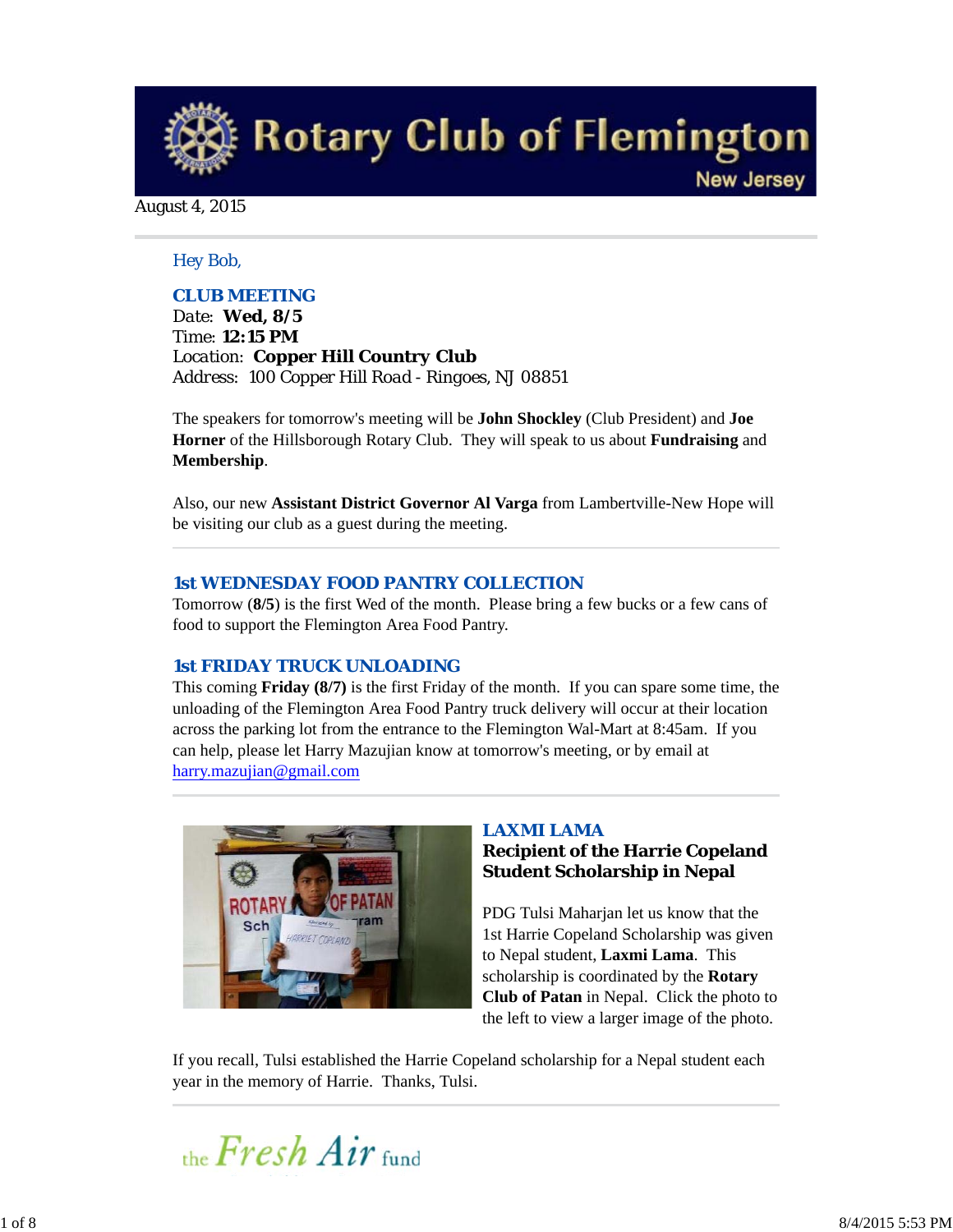

Gwen & Jim headed into New York today (**Tuesday, 8/4**) to pick up another group of kids. The kids will return to the City on Sunday, 8/9.

If you are interested in helping, please reach out to Gwen Williams by phone at (908) 369-4042 or by email at gwen1233@comcast.net.

*Background*: Flemington Rotary partnered with **The Fresh Air Fund**, a non-profit agency, in 1931 to help provide a free "fresh air" summer experience out in the country for New York City children from low-income communities.



# *SPEAKERS & PROGRAMS BEING SOUGHT*

President Mick is looking for some ideas for upcoming meeting programs and speakers. If you have any leads, please pass them onto Mick Schaible, who will follow-up to schedule the speaker.

**Click here** to generate an email directly to Mick.



As you know, the Rotary Club of Flemington is a member of the H.C. Chamber of Commerce. This enables all Rotarians the ability to attend a Chamber function as a "member". If someone asks you what your business is, you would explain that you are a member representing the Rotary Club of Flemington. **Click Here** to visit the Chamber website for a listing of upcoming events.



## *Hunterdon Chamber Internet Radio "THE ROTARY HOUR"* **Mondays from 10am to 11am**

PDG Megan Jones-Holt is the host of "The Rotary Hour" on the

Hunterdon Chamber Internet Radio station and is looking for guests to have on the show. If you are intersted, please get in touch with Megan at (908)894-4590 or

**mjonesholt@gmail.com**.

**Click Here** to listen to the Hunterdon Chamber Internet Radio station from your PC, smart phone, mobile device, etc.



*FLEMINGTON BUSINESS IMPROVEMENT DISTRICT* www.downtownflemington.com

If you would like to learn more about events and activities going on around Flemington,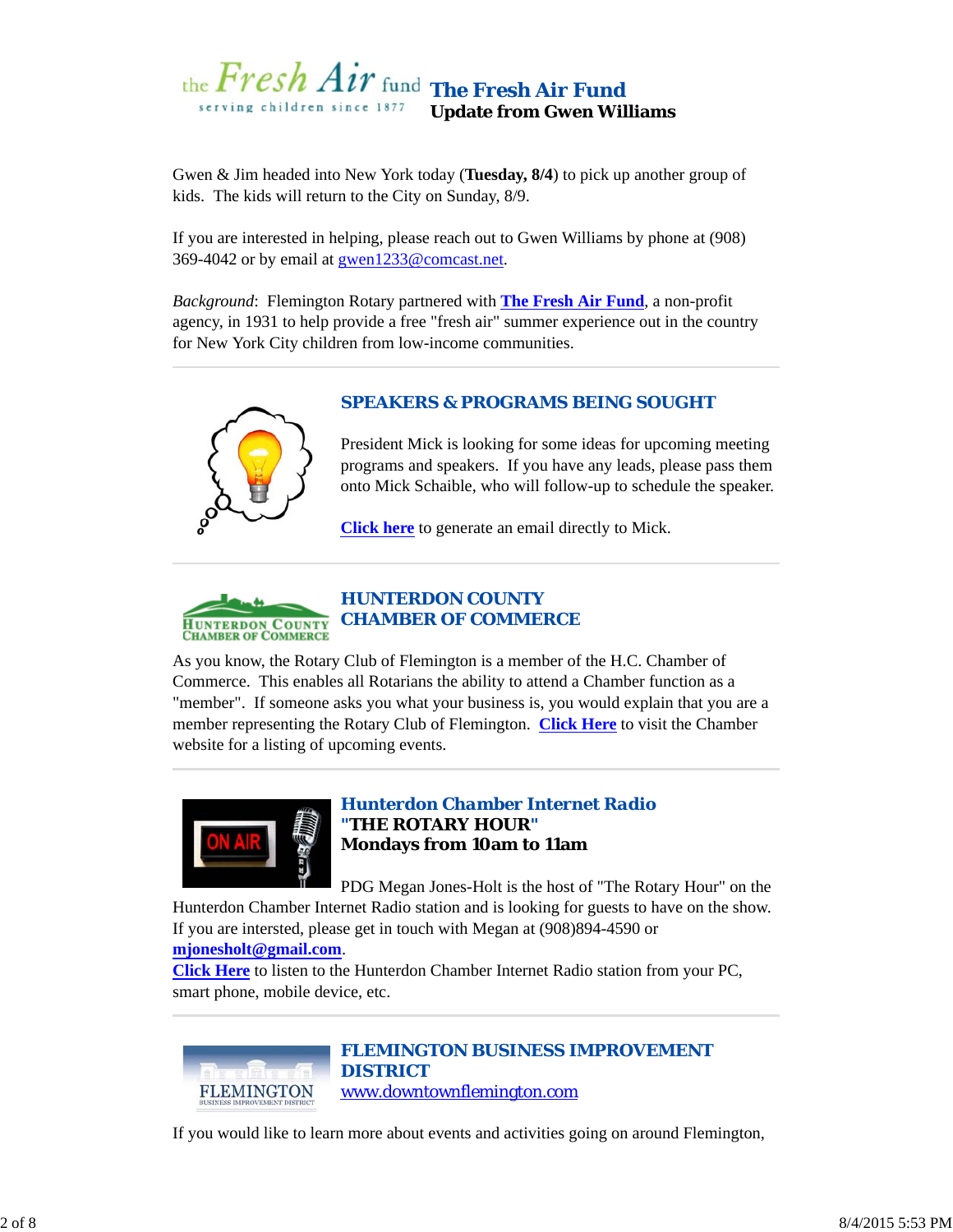please **CLICK HERE** to visit the Flemington Business Improvement District (BID) website.

### *ROTARY DISTRICT 7510 NEWS*

**Click Here** to read the current news from our Rotary District 7510.

#### *SPEAKERS & PROGRAMS BEING SOUGHT*

We are always seeking new or creative ideas for upcoming meeting programs and speakers. If you have any leads, please pass them onto Mick Schaible. **Click here** to generate an email directly to Mick.

# *UPCOMING DATES TO NOTE*

### **Summary of Upcoming Club Meeting Programs**:

Wed, 8/12: TBA Wed, 8/19: TBA Wed, 8/26: Nick Nemanja - Rotaract District Chair

Wed, 9/02: TBA Wed, 9/09: TBA Wed, 9/16: TBA Wed, 9/23: TBA Wed, 9/30: TBA

Wed, 10/07: TBA Wed, 10/14: TBA Wed, 10/21: District Governor Hal Daume - Official Visit Wed, 10/28: TBA

**Next RCOF Board Meeting**: Tues, 9/15/2015 at 6:00 PM. (Meetings held bi-monthly). **Next Membership Meeting**: Wed, 8/12/2015 at 1:30 PM (Usually the 2<sup>nd</sup> Wed).

**Upcoming RCOF Club Events, Fundraisers, Fellowship Events, Etc**.: Sat, 10/31: **Pancake Day** at the H.C.R.H.S. Commons

#### **Rotary District 7510 Events & Functions:**

Fri, 08/07: Rotary Family Fellowship Night at the **Somerset Patriots TD Bank Ballpark**; 7:05pm baseball game. \$28 per person. Fri, 09/25: **Help Nepal Benefit Concert** at the Scotch Plains-Fanwood High School; 667 Westfield Road, Scotch Plains at **6pm** Tue, 10/06: **Vocational Assembly** at The Pines Manor; Talmadge Road & Route 27, Edison, NJ at 3:30pm. Cost is \$50 per person in advance. Sat, 10/31: **Foundation Grants Seminar** at The Bridgewater Marriott Hotel; 700 Commons Way, Bridgewater, NJ at 8:30am. No cost to attend.

## *COMMITTEE LIST:*

**Click Here** to download the listing of all current Club Committee's and its members.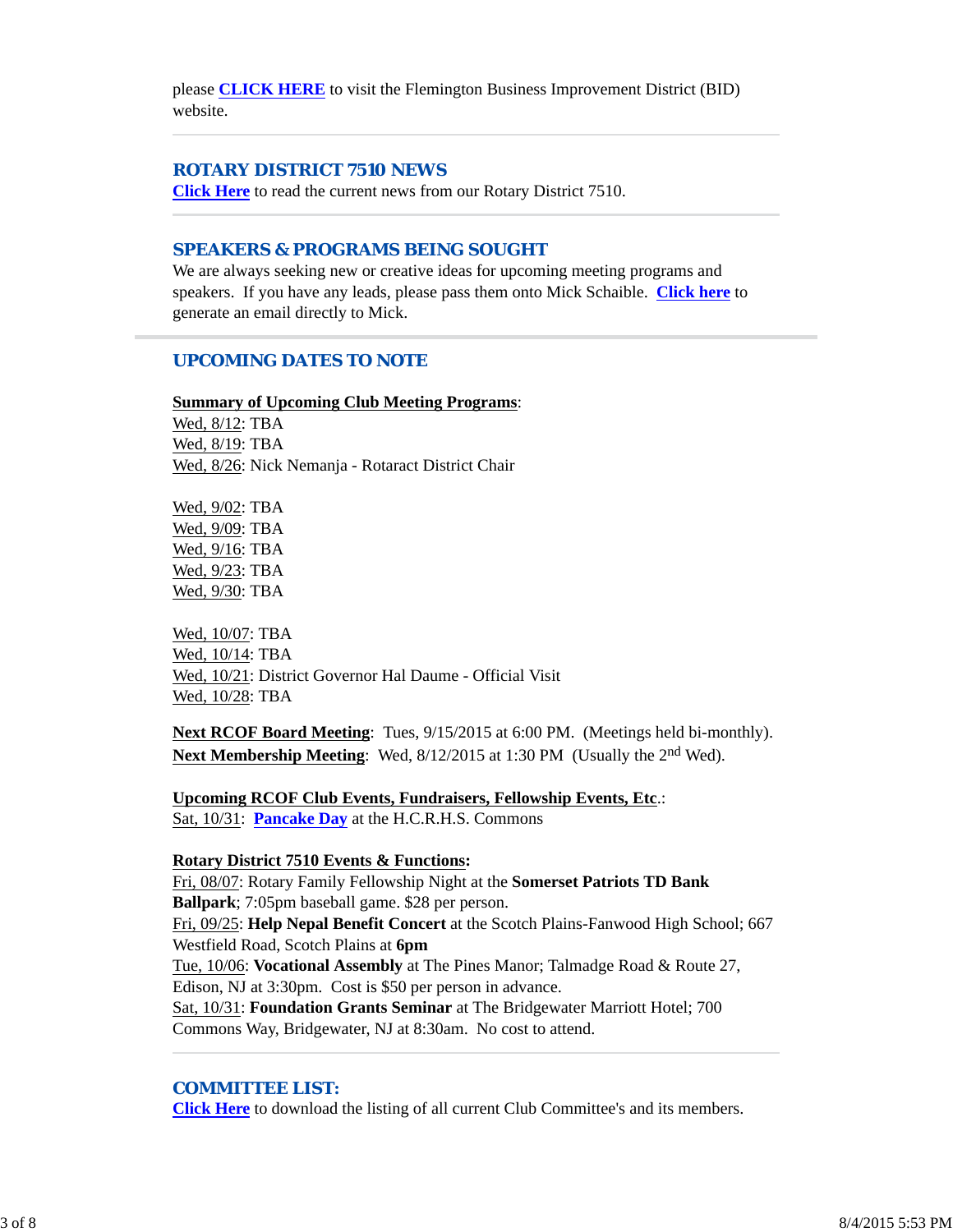## *"MEMBERS ONLY" WEBSITE:*

## **Click Here for the Members Only section of the website to find:**

- 1) The "Membership Proposal Form" to propose a new member.
- 2) New Member Information.
- 3) An Online Copy of the Club Membership Directory.
- 4) A Link to All Photos Albums of the Club.

#### *ROTARY WEBSITE LINKS:*

Rotary International: **www.Rotary.org** Rotary District 7510: **www.RotaryNJ.org**

#### *NEARBY ROTARY CLUB MEETINGS:*

As A Rotarian, you are Welcome to attend a Rotary Club meeting anywhere in the world. Click here for the Rotary Club Locator App. Or see below for some local meetings:

#### Mondays

**Lambertville/New Hope** (6:30 pm) - Lambertville Station Restaurant; 11 Bridge Street, Lambertville NJ 08530

**Piscataway** (12:15 pm) - Radisson Hotel; 21 Kingsbridge Road, Piscataway, NJ 08854

#### Tuesdays

**Whitehouse** (12:15 pm) - Max's 22; 456 Route 22 West, Whitehouse Station, NJ 08889 **Princeton** (12:15 pm) - The Nassau Club; 6 Mercer Street, Princeton, NJ 08540 **Bridgewater-Bound Brook** (12:15 pm) - Arbor Glenn; 100 Monroe St, Bridgewater 08807

### Wednesdays

**Branchburg Township** (7:30 am): Stoney Brook Grille; 1285 Route 28, North Branch, NJ 08876

**Flemington** (12:15pm): Copper Hill Country Club; 100 Copper Hill Road, Ringoes, NJ 08851

**Hillsborough Township** (6:15 pm): Pheasant's Landing; 311 Amwell Road (Rt. 514), Hillsborough, NJ 08844

### Thursdays

**Clinton Sunrise** (7:30 am): Clinton Fire Department; New Street, Clinton, NJ 08809 **Somerville/Bridgewater** (12:15 pm): Bridgewater Manor; 1251 US Highway 202/206, Bridgewater, NJ 08807

**Trenton** (12:15 pm): Freddie's Tavern; 12 Railroad Avenue, West Trenton, NJ 08628

#### Fridays

**North Hunterdon** (12:15 pm): Beaver Brook County Club; 25 County Club Drive, Annandale, NJ 08801

**Princeton Corridor** (12:15pm): Hyatt Regency; 102 Carnegie Center, Rt. 1 North, Princeton, NJ 08540

## eClub

**Rotary eClub of Hunterdon Horizon**: View website for meetings or online makeups.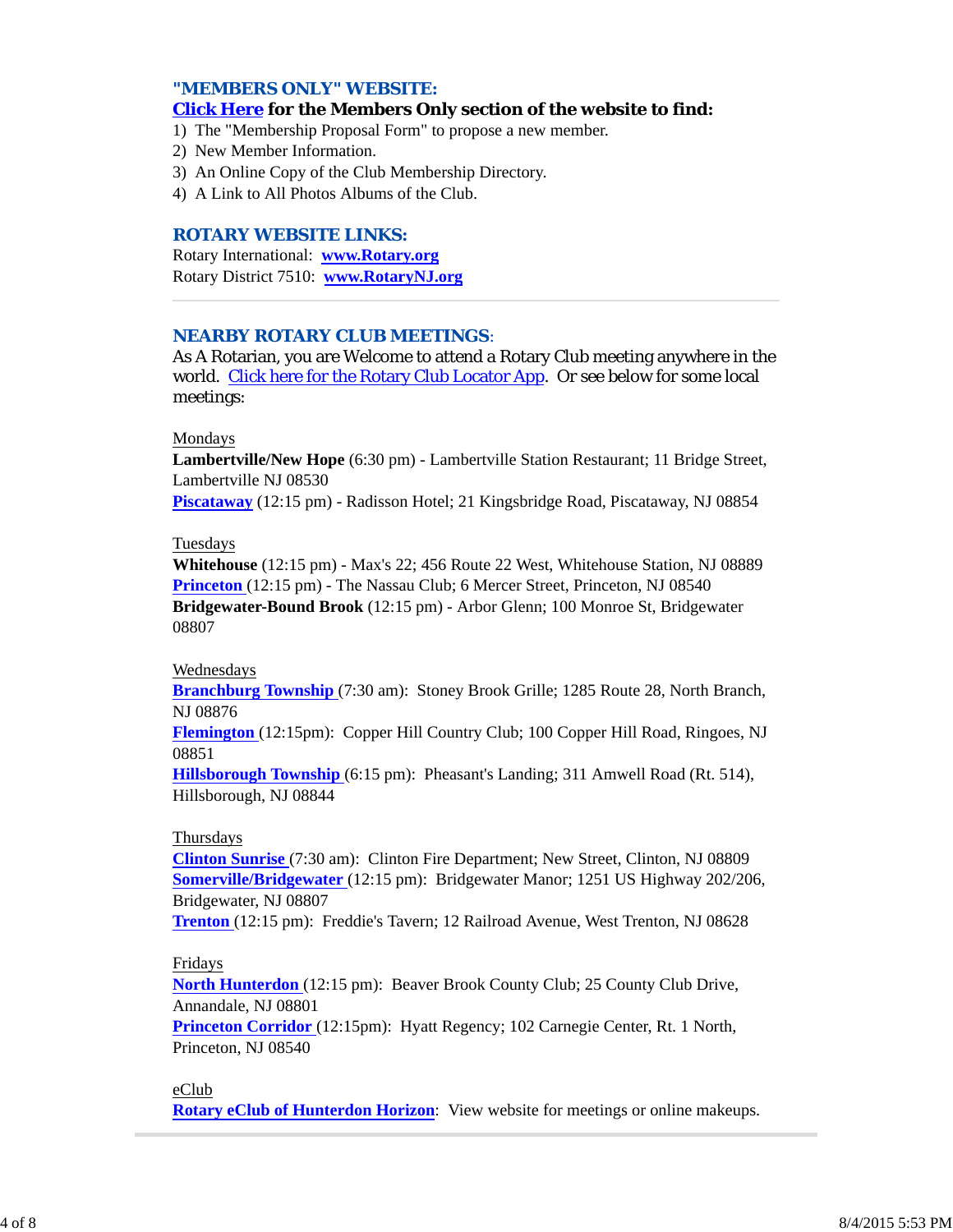# RI President's Call for Action in **2015-2016**: **"Be A Gift To The World"**

**Rotary Club of Flemington - Our 92nd Year**

Founded October 3, 1923 \* Charter #1529 \* District 7510

| Club President                           | <b>Mick Schaible</b>                         |
|------------------------------------------|----------------------------------------------|
| President-Elect                          | D.J. Wright                                  |
| Secretary                                | <b>Chris Steffner</b>                        |
| Treasurer, General                       | <b>Bob Newland</b>                           |
| Treasurer, Lunch                         | <b>Lynn Hyman</b> (immediate Past-President) |
| <b>Board Member</b>                      | <b>Chris Kamnitsis</b>                       |
| <b>Board Member</b>                      | <b>Joe Ziegler</b>                           |
| Sergeant-at-Arms                         | <b>Jim Davidson</b>                          |
| R.I. President                           | K.R. "Ravi" Ravindran (Sri Lanka)            |
| District Governor (DG)                   | <b>Hal Daume</b> (Berkeley Heights, NJ)      |
| District Governor Elect (DGE)            | <b>Charles Minton</b> (Union, NJ)            |
| District Governor Nomimee (DGN)          | <b>Bob Zeglarski</b> (Roselle-Rosselle Park) |
| <b>Assistant District Governor (ADG)</b> | <b>Albert Varga</b> (Lambertville-New Hope)  |

Club Meetings: **Wednesday, 12:15 pm, Copper Hill Country Club** 100 Copper Hill Road, Ringoes 08551





Be a gift to the world

*MISSION STATEMENT*: The mission of Rotary International is to assist and guide Rotarians and Rotary clubs to accomplish the Object of Rotary to ensure Rotary's continuing relevance and to help build a better world, emphasizing service activities by individuals and groups that enhance the quality of life and human dignity, encouraging high ethical standards, and creating greater understanding among all people to advance the search for peace in the world.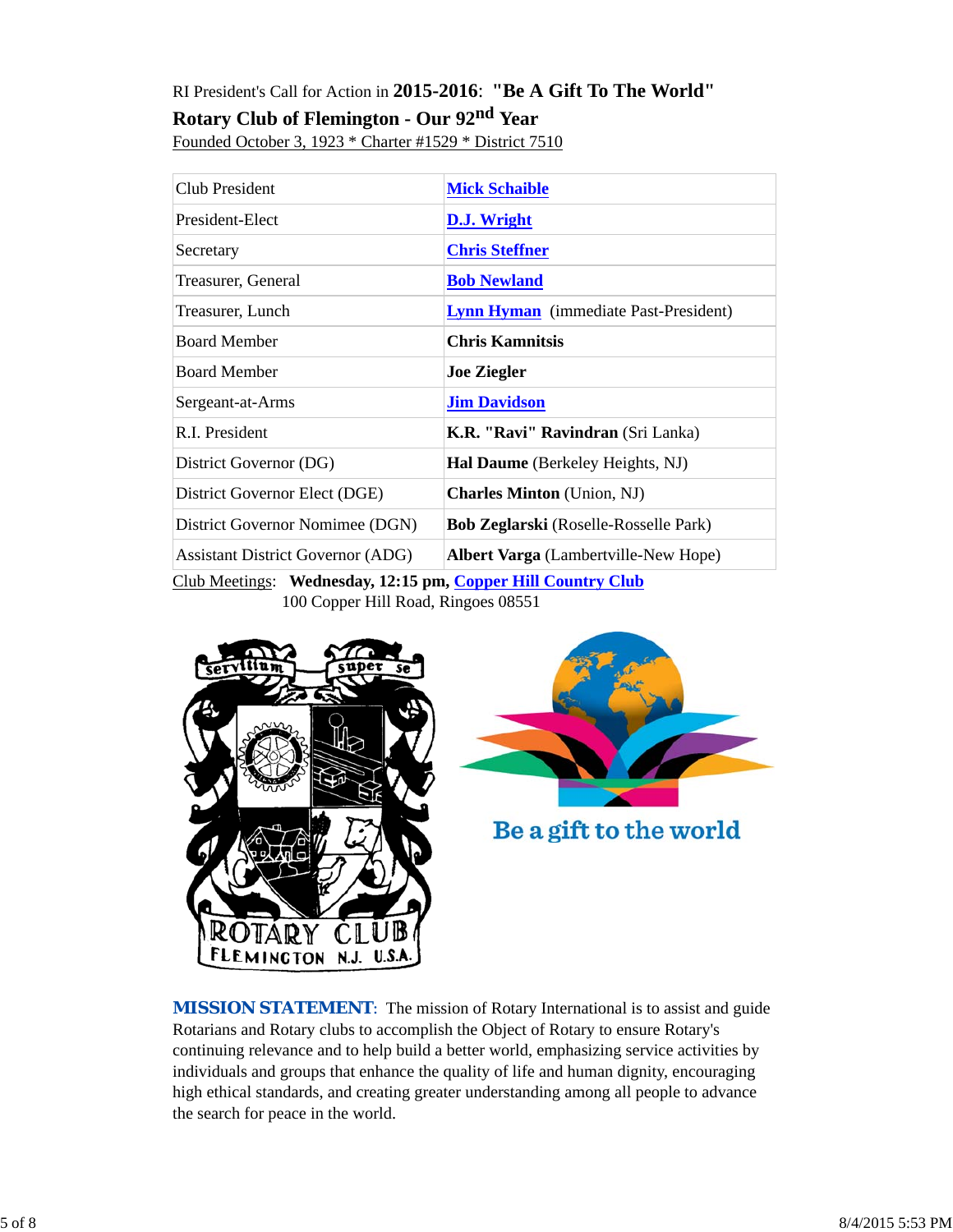**THE OBJECT OF ROTARY:** The object of Rotary is to encourage and foster the ideal of service as a basis of worthy enterprise and, in particular, to encourage and foster:

**1st**: The development of acquaintance as an opportunity for service;

**2nd**: High ethical standards in business and professions, the recognition of the

worthiness of all useful occupations, and the dignifying of each Rotarian's occupation as an opportunity to serve society;

**3rd**: The application of the ideal of service in each Rotarian's personal, business and community life;

**4th**: The advancement of international understanding, goodwill, and peace through a world fellowship of business and professional persons united in the ideal of service.

**THE 4-WAY TEST:** "Of the things we think, say or do:

- **1st**: Is it the Truth?
- 2<sup>nd</sup>: Is it Fair to all concerned?
- **3rd**: Will it build goodwill and better friendships?
- **4th**: Will it be beneficial to all concerned?"

# *ROTARY's AVENUE'S OF SERVICE*:

**1)** Through **Club Service**, we have fun, build lasting friendships, and make sure that our club runs well.

**2)** Through **Vocational Service**, we volunteer our professional skills to serve others and promote integrity in everything we do.

**3)** Through **Community Service**, we address local needs and work with our community to bring lasting improvements.

**4)** Through **International Service**, we meet humanitarian needs around the globe and promote world understanding and peace.

**5)** Through **Youth Service**, we work with young people to help them become the next generation of leaders, visionaries, and peacemakers.

## **2015-2016 CLUB MEMBER ROSTER Rotary Club of Flemington, NJ** Current Number of Members: 44

| Rotarian                     | <b>Member Since</b> | <b>Classification</b>           |  |  |
|------------------------------|---------------------|---------------------------------|--|--|
| Black, Bruce B.              | 2007                | <b>Health and Fitness</b>       |  |  |
| Bohler, Herbert C. (Herb)    | 1977                | <b>Specialty Advertising</b>    |  |  |
| <b>Campbell, Jennifer</b>    | 2015                | <b>General Practice</b>         |  |  |
| Chittenden, Robert L. (Bob)  | 2003                | M.E.F.P. Consulting Engineering |  |  |
| Clark, Arthur L. (Sandy)     | 1987                | Printing                        |  |  |
| Davidson, James G. (Jim)     | 2002                | <b>Rubber Products</b>          |  |  |
| Erskine, John                | 2014                | Youth Development               |  |  |
| Ferrari, Frederick J. (Fred) | 1964                | Orthodontia                     |  |  |
| Fisher, Charles H. (Charlie) | 1961                | <b>Funeral Services</b>         |  |  |
| Fisher, Thomas H. (Tom)      | 2012                | Property & Casualty Insurance   |  |  |
| Harkness, David W. (Dave)    | 2015                | <b>Hospital Affairs</b>         |  |  |
| Harrison, Jeffrey (Jeff)     | 1996                | Psychotherapy                   |  |  |
|                              |                     |                                 |  |  |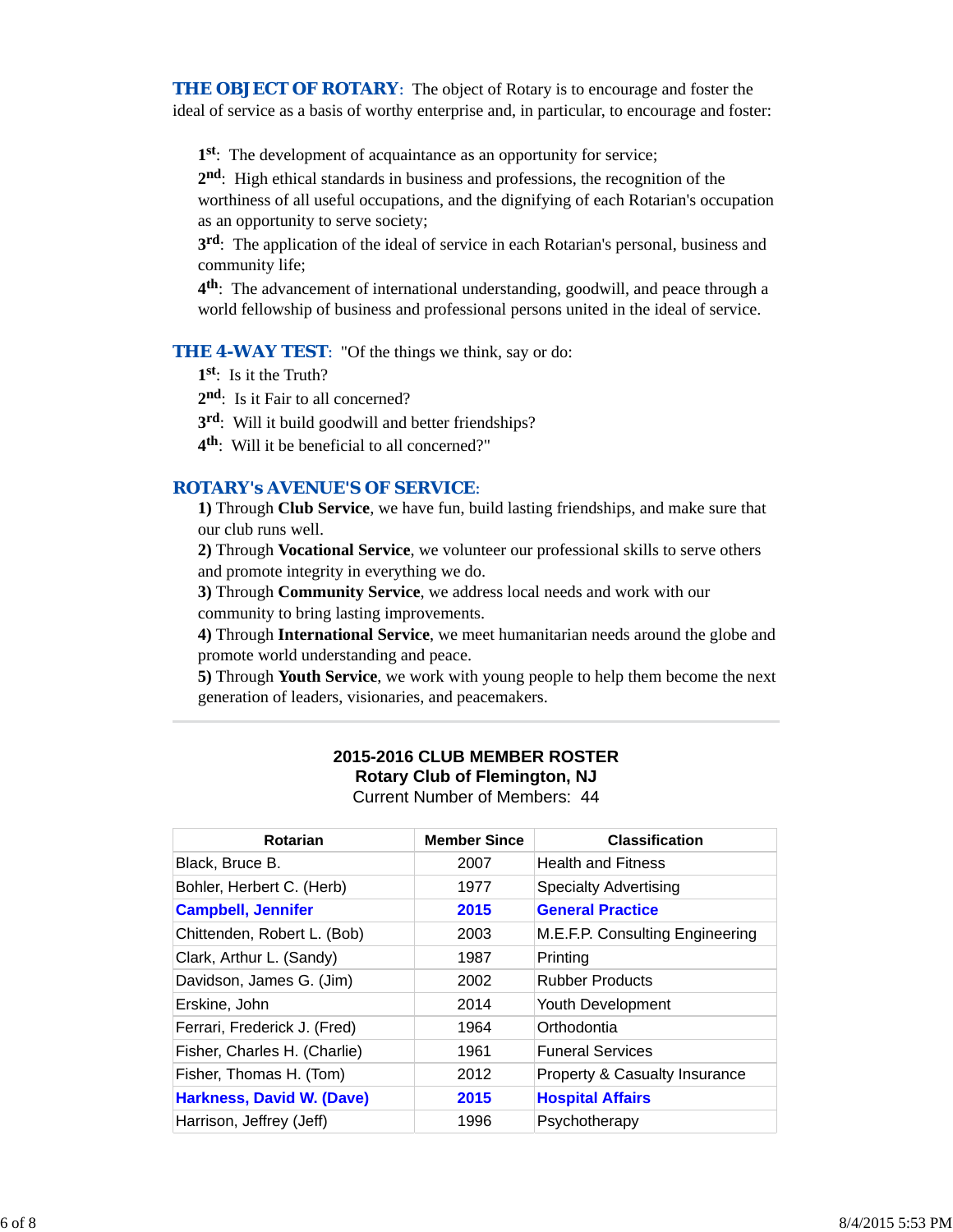| Hennessy, Jr., Richard (Rich)     | 2010 | <b>Financial Advisor</b>       |
|-----------------------------------|------|--------------------------------|
| Hyman, Lynn                       | 2010 | <b>Retail Banking</b>          |
| Kamnitsis, Christopher P. (Chris) | 2001 | <b>Financial Planning</b>      |
| Kavanagh, Michele                 | 2013 | <b>Community Banking</b>       |
| <b>King, Linda</b>                | 2015 | <b>Non-Profit</b>              |
| Liebross, Ira                     | 1997 | <b>Family Medicine</b>         |
| Loew, Darren                      | 2002 | Orthodontics                   |
| Martin, Teresa (Terry)            | 1993 | Solid Waste/Recycling          |
| Mazujian, Harry                   | 2004 | Clergy                         |
| McWilliams, Nancy                 | 1992 | Psychotherapy                  |
| Metz, Kim                         | 2007 | <b>Technical Education</b>     |
| Muller, George D.                 | 1964 | <b>Cut Glass Manufacturing</b> |
| Nastasi, William (Bill)           | 1996 | <b>General Contracting</b>     |
| Newland, Robert D. (Bob)          | 1998 | Insurance                      |
| Ownes, Terry M.                   | 1987 | <b>Floor Covering</b>          |
| Phelan, Christopher J. (Chris)    | 2009 | <b>Chamber Of Commerce</b>     |
| Randolph, R. Wayne                | 1982 | <b>Veterinary Medicine</b>     |
| Reinbacher, Otto A.               | 1997 | Clergy                         |
| Rogow, Stephen S. (Steve)         | 1973 | Orthodontics                   |
| Schaible, R. Michael (Mick)       | 1998 | <b>Appraisal Services</b>      |
| Skowronek, Kenneth J. (Ken)       | 1994 | <b>Family Law</b>              |
| Sollner, Richard F. (Dick)        | 1962 | Air Transportation             |
| Steffner, Christina (Chris)       | 2014 | Education                      |
| Stothoff, Richard H. (Dick)       | 1966 | <b>Sanitary Engineering</b>    |
| Weinstein, Theodore H. (Ted)      | 1994 | <b>Pulmonary Medicine</b>      |
| Widico, Karen A.                  | 1997 | <b>Public Health Services</b>  |
| Williams, Gwen                    | 1991 | Purchasing/Manufacturing       |
| Wise, Robert (Bob)                | 1992 | <b>Hospital Administration</b> |
| Woske, Harry                      | 1977 | Cardiology                     |
| Wright, Daniel J. (D.J.)          | 2003 | <b>Funeral Services</b>        |
| Ziegler, Joseph E. (Joe)          | 1988 | <b>Investment Advisor</b>      |
| Zullo, John J. (Johnnie)          | 1987 | <b>Chemical Engineering</b>    |

Yours in Rotary Service! Bob Chittenden

**Rotary Club of Fleminton, NJ** PO Box 751 - Flemington, NJ 08822 www.FlemingtonRotaryNJ.org

Providing "Service Above Self" Since 1923



#### **Forward this email**

SafeUnsubscribe

This email was sent to bchittenden@jarengineering.com by **bchittenden@jarengineering.com** | Update Profile/Email Address | Rapid removal with SafeUnsubscribe™ | Privacy Policy.